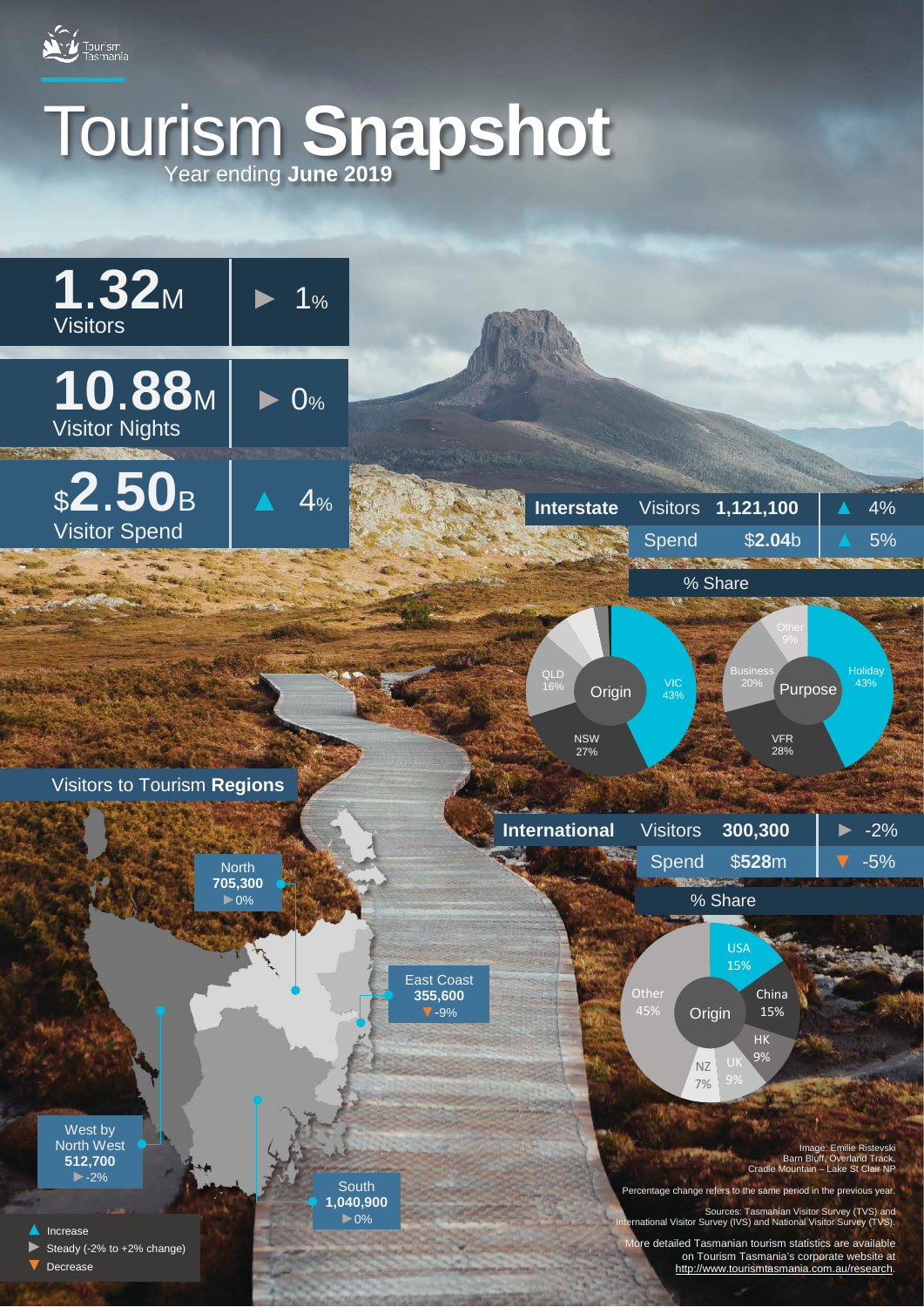

Percentage change refers to the same period in the previous year.

## **Total visitation to Tasmania**

| Total visitors      | 1.32 million    |                  | 1%             |
|---------------------|-----------------|------------------|----------------|
| Total nights        | 10.88 million   |                  | 0 <sub>%</sub> |
| Visitor expenditure | $$2.50$ billion | $\blacktriangle$ | 4%             |
| Interstate visitors | 1.12 million    |                  | 4%             |
| Day visitors        | 40.800          |                  | 18%            |

## **Purpose of travel**

Aligned with the overall results there has been a decline in holiday visitation to Tasmania, down 4 per cent, whilst holiday spend remained steady. Growth in visitors to friends and relatives (VFR) was up 4 per cent, whilst VFR spending was up 10 per cent on the previous year. This resulted in leisure visitation, consisting of holiday and visiting friends and relatives (VFR), remaining steady.

that business could be influencing the movements of The growth in business visitors, up 12 per cent, indicates holiday visitors.

## **Mode of travel to Tasmania**

| Scheduled air      | 88% | $-0\%$ |
|--------------------|-----|--------|
| Spirit of Tasmania | 12% | 2%     |

Tasmanian Visitor Survey results **YE June 2019**

Visitation to Tasmania remained steady, with 1.32 million visitors, up 1 per cent over the year to June 2019. Total nights also showed no significant change on last year.

These figures indicate a continuance of a slowing in visitor growth to the state since the year to December 2018.

Across the results this quarter expenditure has grown, even though numbers and nights have remained steady. Total visitor spending in Tasmania reaching a record of \$2.50 billion in the year ending June 2019, up 4 per cent on the previous year.

| Holiday visitors         | 621,500        | $-4%$  |
|--------------------------|----------------|--------|
| Holiday nights           | 5.65 million   | $-5%$  |
| Holiday expenditure      | \$1.66 billion | 0%     |
| <b>VFR</b> visitors      | 348,400        | 4%     |
| <b>Business visitors</b> | 234,500        | 12%    |
| Conference visitors      | 31,500         | $-23%$ |

Arrival via the Spirit of Tasmania showed growth of 2 per cent upon the previous year. Air arrivals remained steady with no significant change.

## **Regional visitation**

Visitation to the South, North and West by North West regions remained steady with no significant change upon the previous year.

East Coast visitation continued to show a decline in interstate and international visitation. However, this region is seeing strong intrastate visitation.

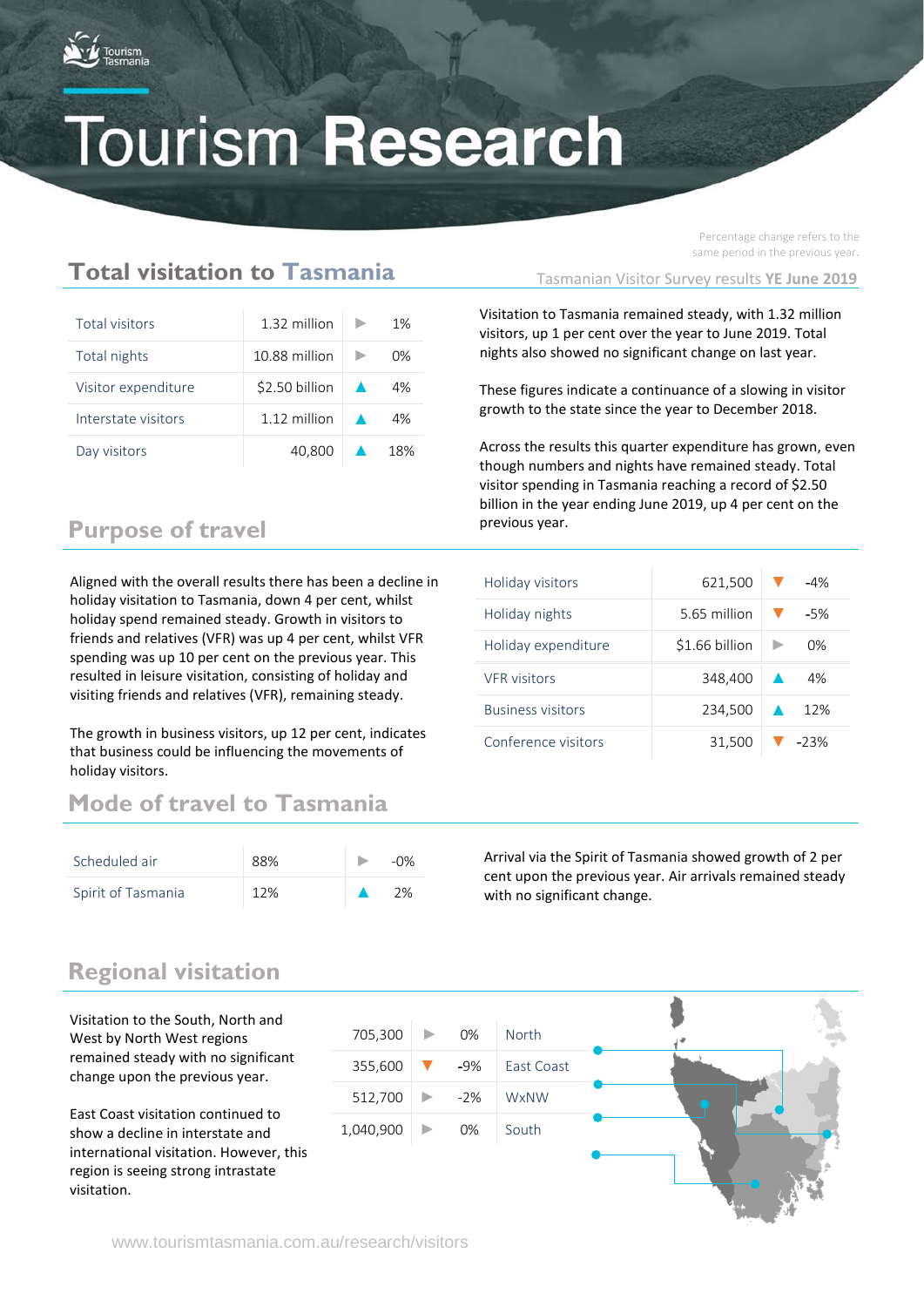

Percentage change refers to the same period in the previous year.

## **Interstate visitation to Tasmania**

| <b>Visitors</b> | 1.12 million $\blacksquare$        | 4% |
|-----------------|------------------------------------|----|
| <b>Nights</b>   | 8.28 million $\blacktriangleright$ | በ% |
| Expenditure     | $$2.04$ billion $\Delta$           | 5% |

Tasmanian Visitor Survey results **YE June 2019**

Both interstate visitation and expenditure in Tasmania continued an upward trend compared to the same period last year.

Day visitors showed growth, up 16 per cent upon the previous year; which aligns with the growth of visitors for business by 13 per cent for the same period.

Total nights stayed by interstate visitors remained steady.

### **Interstate purpose of visit**

### **Visitors**

Interstate holiday visitation remained steady in the year ending June 2019. VFR visitors increased by 6 per cent.

Overall, interstate leisure visitors remained steady.

Business visitation experienced growth of 13 per cent, with this driving the overall growth in total business visitors to the state.

### **Nights**

Interstate holiday and VFR nights in Tasmania declined in the year ending June 2019. Holiday nights accounted for 52 per cent of interstate nights, and VFR 26 per cent.

Business nights recorded growth for the same period. The share of business nights has increased to a 15 per cent share of total interstate nights, up from 12 per cent in the same period last year.

### **Interstate origin of visitors**

| Victoria          | 474,900 |                  | 5%    |
|-------------------|---------|------------------|-------|
| <b>NSW</b>        | 302,400 |                  | $-1%$ |
| Queensland        | 178,300 |                  | 4%    |
| South Australia   | 54,700  | $\blacktriangle$ | 7%    |
| Western Australia | 61,100  |                  | 12%   |
| A.C.T.            | 30,600  |                  | 0%    |
| N.T.              | 6,500   |                  | $-5%$ |

| Holiday         | 480,100               | $\rightarrow$ | $-1\%$  |
|-----------------|-----------------------|---------------|---------|
| <b>VFR</b>      | $315,300$ $\triangle$ |               | 6%      |
| <b>Business</b> | $219,300$ $\triangle$ |               | 13%     |
| Conference      | 29,200                |               | $-22\%$ |

| Holiday         | 4,295,600          | -3%    |
|-----------------|--------------------|--------|
| <b>VFR</b>      | 2,122,700          | -3%    |
| <b>Business</b> | $1,244,600 \Delta$ | 24%    |
| Conference      | 129,800            | $-21%$ |

Of Tasmania's key domestic markets, Victoria and Queensland showed growth, whereas NSW remained steady for the year ending June 2019.

South Australia and Western Australia also showed growth. Western Australia's strong growth could be attributed to the direct flights between Hobart and Perth introduced in September 2018, increasing travel options and capacity into the state.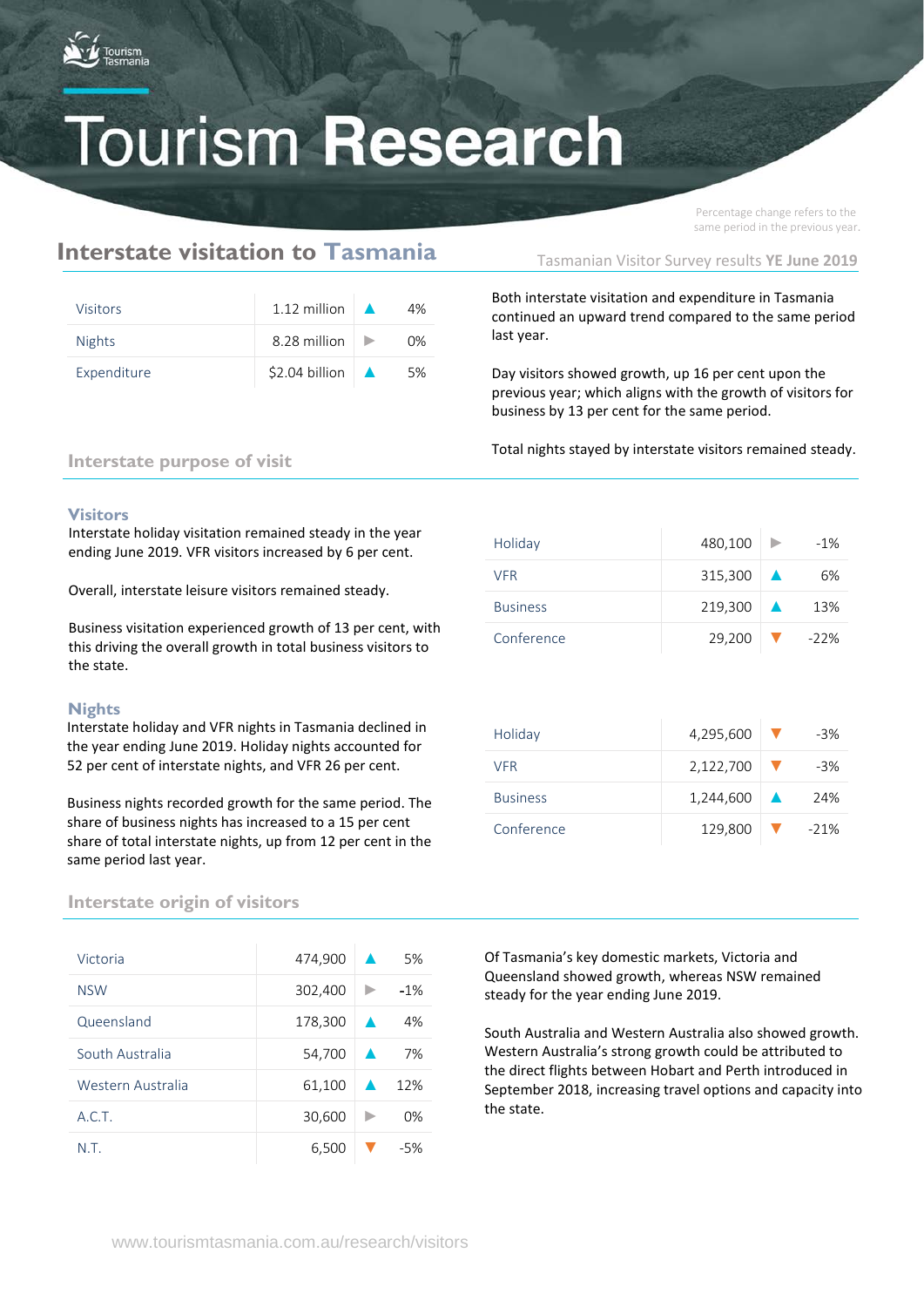

## **International visitation**

Percentage change refers to the same period in the previous year.

## **International visitors to Australia International visitors to Tasmania**

| <b>Visitors</b>        | 8.60 million | 3%     |
|------------------------|--------------|--------|
| <b>Nights</b>          | 273 million  | $1\%$  |
| Average length of stay | 32 nights    | $-1\%$ |
| Expenditure            | \$31 billion | 5%     |

8.6 million international visitors came to Australia in the year ending June 2019, up 3 per cent from the year ending June 2018.

The number of nights and average length of stay by international visitors to Australia both remained steady. Total expenditure by international visitors in Australia for the year ending June 2019 increased by 5 per cent to \$31 billion.

### **International purpose of visit to Australia** | to Tasmania

| Holiday             | 3.97 million | 4% |
|---------------------|--------------|----|
| <b>VFR</b>          | 2.56 million | 2% |
| Holiday expenditure | \$10 billion | 6% |

Holiday visitation and spend by International visitors both experienced growth for the year ending June 2019. Visiting friends or relatives (VFR) and business travel remained steady compared to the same period last year.

### **International origin of visitors to Australia** | to Tasmania

| China      | 1,323,200 | 1%    |
|------------|-----------|-------|
| NZ.        | 1,271,800 | 2%    |
| <b>USA</b> | 763,900   | 3%    |
| UK         | 673,700   | $-4%$ |
| Japan      | 445,400   | 9%    |
| India      | 350,500   | 12%   |

Australia's key international markets China and NZ showed no significant change for the year ending June 2019, compared to the same period last year. Amongst these key markets, the USA, Japan and India showed growth.

| Visitors               | 300,300       | $-2%$  |
|------------------------|---------------|--------|
| <b>Nights</b>          | 4.51 million  | $-14%$ |
| Average length of stay | 15 nights     | $-13%$ |
| Expenditure            | \$528 million | $-5%$  |

International Visitor Survey results **YE June 2019**

Tasmania's international visitor numbers have plateaued. For Tasmania, this is largely driven by a decline in our key market China. Broader insights indicate that the current climate of declining consumer confidence, geopolitical factors, Brexit and the US/China trade war have impacted travel patterns globally.

| Holiday             | 243.900       | 1%     |
|---------------------|---------------|--------|
| VFR                 | 39.900        | $-18%$ |
| Holiday expenditure | \$317 million | 9%     |

International holiday visitation to Tasmania showed no significant change, however holiday expenditure was up 9 per cent. Travel for VFR declined 18 per cent compared to the same period last year.

| <b>USA</b>               | 45,500 | 12%     |
|--------------------------|--------|---------|
| China                    | 44,400 | $-14%$  |
| <b>HK</b>                | 28,000 | 7%      |
| UK                       | 26,600 | $-1%$   |
| <b>NZ</b>                | 21,900 | $-1%$   |
| Share of visitors to AUS | 3.5%   | $-0.2%$ |

Notably, the order of Tasmania's key international markets shifted since last quarter, with the USA overtaking China to again be Tasmania's leading international visitor market. Hong Kong moved up to be the third key market, ahead of the UK. Tasmania's share of all international visitors to Australia showed no significant change from 3.6 per cent for the year ending June 2018.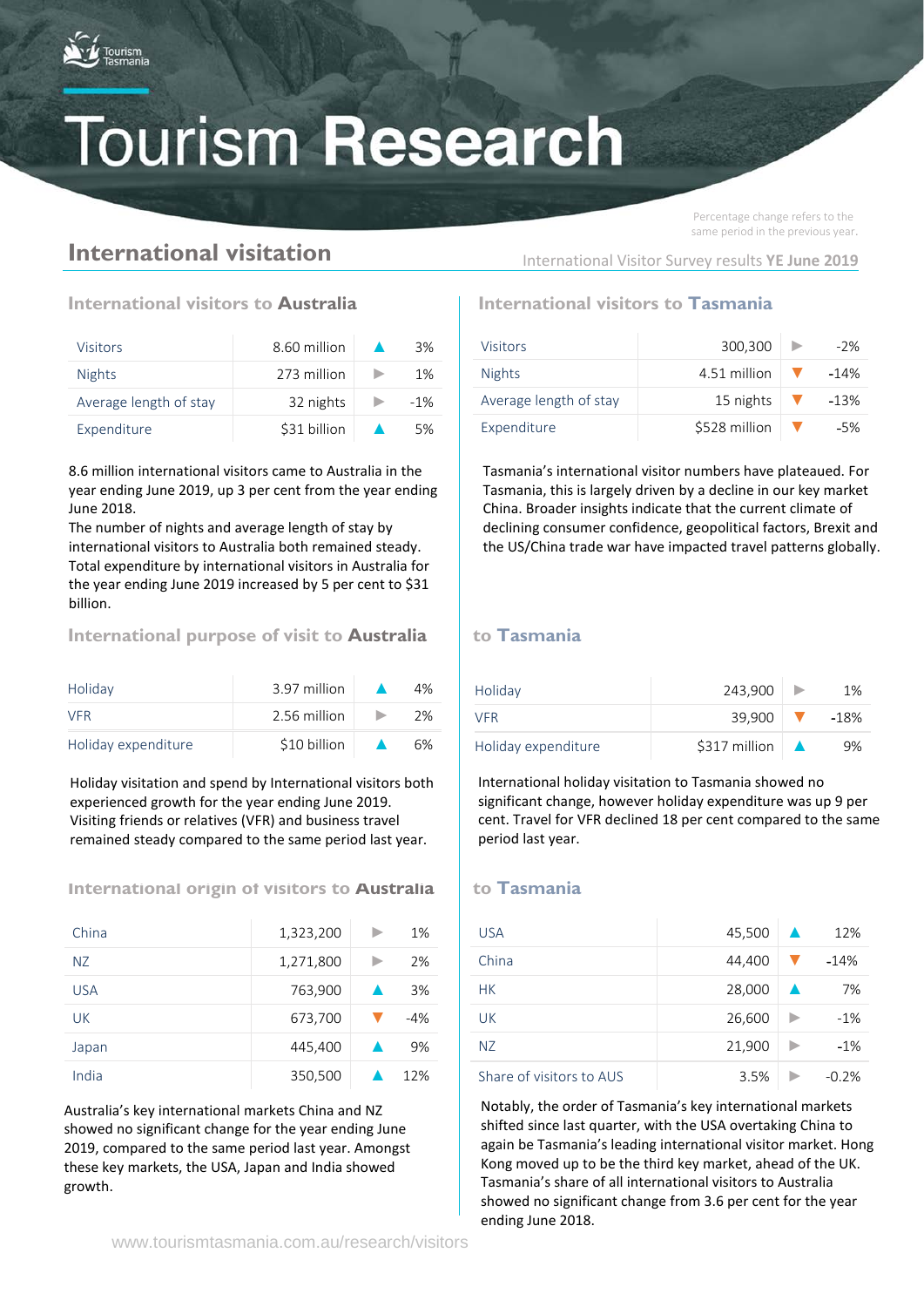

Percentage change refers to the same period in the previous year.

## **Intrastate visitation**

National Visitor Survey results **YE June 2019**

## **Overnight Trips for Australia for Tasmania**

| Overnight trips | 77.0 million   | 13% |
|-----------------|----------------|-----|
| Expenditure     | \$32.4 billion | 16% |

Intrastate overnight trips in Australia increased by 13 per cent in the year ending June 2019. Expenditure from intrastate overnight trips for Australia increased 16 per cent on the same period last year.

## **Overnight Trips by purpose for Australia** for Tasmania

| Holiday trips         | 32.4 million |                  | 12% |
|-----------------------|--------------|------------------|-----|
| <b>VFR</b> trips      | 27.2 million | $\blacktriangle$ | 15% |
| <b>Business trips</b> | 13.7 million | $\blacktriangle$ | 14% |

The three main purposes for intrastate overnight trips in Australia were holiday (42 per cent share), VFR (35 per cent share) and business (18 per cent share). Each of these purposes showed growth from the same period last year.

## **Day** trips for **Australia for Tasmania**

| Day trips   | 216.3 million  | 13% |
|-------------|----------------|-----|
| Expenditure | \$24.3 billion | 13% |

Intrastate day trips in Australia increased by 13 per cent to 216.3 million trips for the year ending June 2019. Total expenditure from day trips also increased by 13 per cent.

## **Day trips by purpose for Australia discript of the Tasmania**

| Holiday trips         | 101.5 million                            | 6%  |
|-----------------------|------------------------------------------|-----|
| <b>VFR</b> trips      | 61.0 million                             | 12% |
| <b>Business trips</b> | 26.6 million $\Delta$                    | 51% |
|                       | Day trips % Share by Purpose             |     |
|                       | $\blacksquare$ Holiday (47%)<br>WFR(28%) |     |

www.tourismtasmania.com.au/research/visitors

Business (12%)

■ Other (13%)

| Overnight trips | 1.72 million  | 12% |
|-----------------|---------------|-----|
| Expenditure     | \$618 million | 41% |

Intrastate overnight trips in Tasmania increased by 12 per cent. Total expenditure from overnight trips increased by 41 per cent in the year ending June 2019, contributing to the overall growth in national overnight trip expenditure.

| Holiday trips         | 860,000 | 14% |
|-----------------------|---------|-----|
| <b>VFR</b> trips      | 428,000 | 2%  |
| <b>Business trips</b> | 344,000 | 32% |

The three main purposes for intrastate overnight trips in Tasmania were holiday (50 per cent share), VFR (25 per cent share) and business (20 per cent share), with holiday and business up on the same period last year.

| Day trips   | 6.7 million   | 13% |
|-------------|---------------|-----|
| Expenditure | \$714 million | 16% |

Intrastate day trips within Tasmania increased by 13 per cent to 6.73 million trips for the year ending June 2019. Total expenditure from day trips in Tasmania increased by 16 per cent.



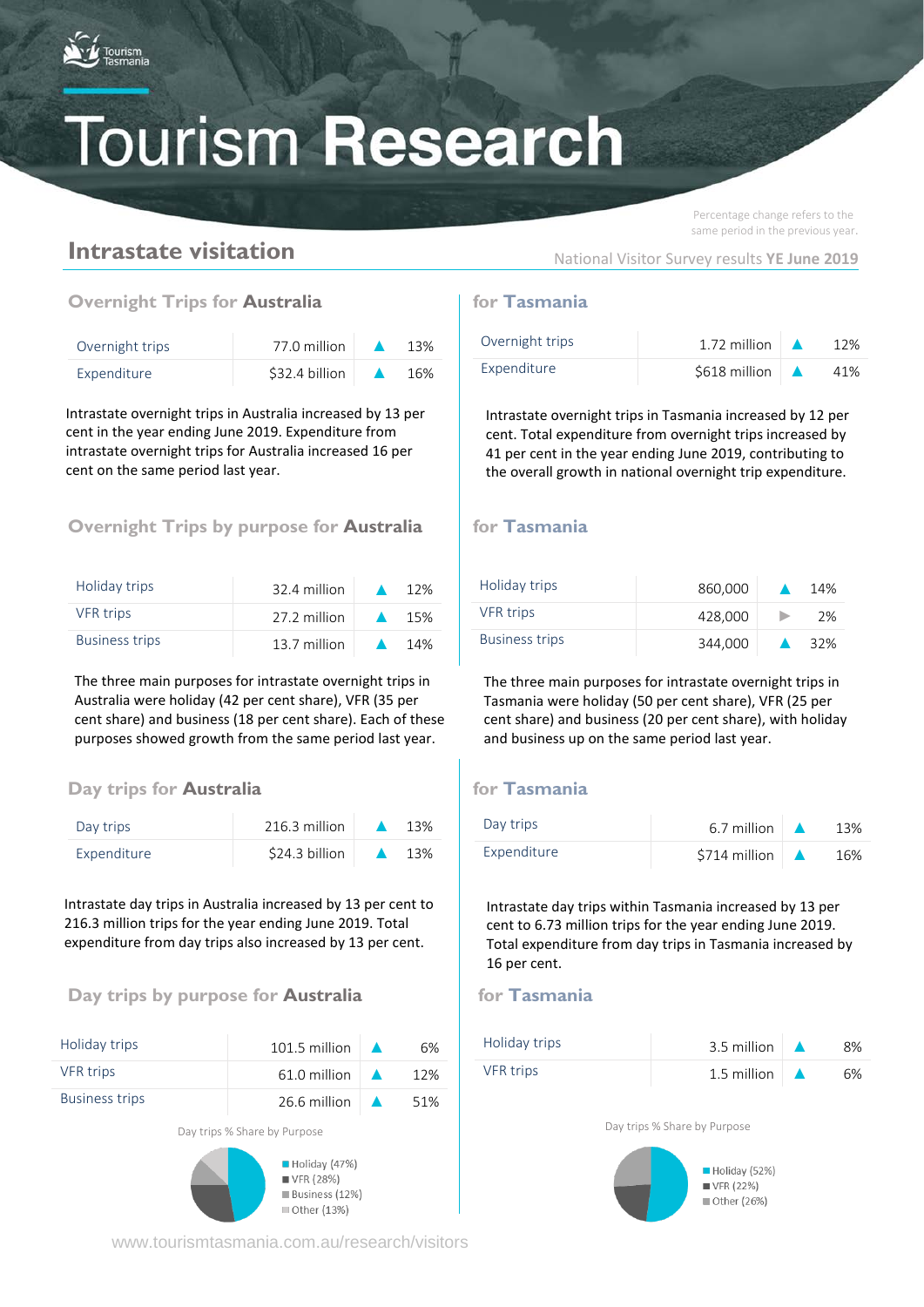

Percentage change refers to the same period in the previous year.

## **Total visitors to Tasmania**

|                                               |           | YE June 2018   YE June 2019 | $%$ change |       |
|-----------------------------------------------|-----------|-----------------------------|------------|-------|
| <b>Visitors</b>                               |           |                             |            |       |
| Visitors on scheduled air and sea<br>services | 1,300,000 | 1,315,600                   |            | $1\%$ |

| <b>Interstate visitors to Tasmania</b> |  |  |
|----------------------------------------|--|--|
|                                        |  |  |

**Table 3. Interstate visitors to Tasmania on scheduled air and sea Total visitors to Tasmania on scheduled air and sea services Interstate visitors to Tasmania on scheduled air and sea services**

|                                  | <b>YE June 2018</b> | <b>YE June 2019</b> |   | % change |
|----------------------------------|---------------------|---------------------|---|----------|
| <b>Visitors</b>                  |                     |                     |   |          |
| Day visitors                     | 33,800              | 39,100              |   | 16%      |
| Overnight visitors               | 1,048,100           | 1,082,000           |   | 3%       |
| Total visitors                   | 1,081,900           | 1,121,100           |   | 4%       |
| <b>Nights</b>                    |                     |                     |   |          |
| Nights (million)                 | 8.27                | 8.28                |   | 0%       |
| Average length of stay (nights)  | 7.6                 | 7.4                 |   | $-3%$    |
| <b>Expenditure</b>               |                     |                     |   |          |
| Expenditure (\$million)          | \$1,949             | \$2,037             |   | 5%       |
| Average spend per visitor        | \$1,801             | \$1,817             |   | 1%       |
| Average spend per night          | \$236               | \$246               |   | 4%       |
| Holiday spend (\$million)        | \$1,298             | \$1,312             | ▶ | 1%       |
| <b>Purpose of Visit</b>          |                     |                     |   |          |
| Holiday                          | 483,900             | 480,100             |   | -1%      |
| Visit friends or relatives (VFR) | 298,400             | 315,300             |   | 6%       |
| Total leisure (Holiday+VFR)      | 782,300             | 795,400             |   | 2%       |
| Business or employment           | 194,900             | 219,300             |   | 13%      |
| Convention/conference/seminar    | 37,500              | 29,200              |   | $-22%$   |
| <b>Regions Visited</b>           |                     |                     |   |          |
| Southern                         | 845,800             | 860,100             | ь | 2%       |
| East Coast                       | 284,600             | 264,300             | v | -7%      |
| Northern                         | 575,200             | 583,200             | ▶ | 1%       |
| West by North West               | 422,800             | 417,300             | ь | -1%      |
| Mode of departure                |                     |                     |   |          |
| Air visitors                     | 944,000             | 982,900             |   | 4%       |
| Sea visitors                     | 137,900             | 138,200             |   | 0%       |

*Source: Tasmanian Visitor Survey (TVS), Tourism Tasmania*

**Table 4. Origin of interstate visitors to Tasmania Origin of interstate visitors to Tasmania** 

|                           | <b>YE June 2018</b> | <b>YE June 2019</b> | % change |
|---------------------------|---------------------|---------------------|----------|
| Victoria                  | 451,500             | 474,900             | 5%       |
| N.S.W.                    | 305,600             | 302,400             | -1%      |
| Queensland                | 171,500             | 178,300             | 4%<br>∙  |
| South Australia           | 51,100              | 54,700              | 7%       |
| Western Australia         | 54,600              | 61,100              | 12%<br>▴ |
| A.C.T.                    | 30,600              | 30,600              | 0%<br>D  |
| N.T.                      | 6,900               | 6,500               | -6%      |
| Total interstate visitors | 1,081,900           | 1,121,100           | 4%       |

*Source: Tasmanian Visitor Survey (TVS), Tourism Tasmania*

| <b>YE June 2018</b> | <b>YE June 2019</b> |   | % change |
|---------------------|---------------------|---|----------|
|                     |                     |   |          |
| 34,600              | 40,800              |   | 18%      |
| 1,265,500           | 1,274,800           | ▶ | 1%       |
| 1,300,000           | 1,315,600           | ▶ | 1%       |
|                     |                     |   |          |
| 10.91               | 10.88               | ▶ | 0%       |
| 8.4                 | 8.3                 | ▶ | -1%      |
|                     |                     |   |          |
| \$2,405             | \$2,503             |   | 4%       |
| \$1,850             | \$1,903             |   | 3%       |
| \$220               | \$230               |   | 4%       |
| \$1,652             | \$1,660             | ▶ | 0%       |
|                     |                     |   |          |
| 645,400             | 621,500             | v | $-4%$    |
| 334,500             | 348,400             |   | 4%       |
| 979,900             | 969,900             |   | $-1%$    |
| 208,700             | 234,500             |   | 12%      |
| 40,900              | 31,500              |   | $-23%$   |
|                     |                     |   |          |
| 1,042,700           | 1,040,900           | ▶ | 0%       |
| 389,700             | 355,600             |   | $-9%$    |
| 708,300             | 705,300             | ь | 0%       |
| 520,900             | 512,700             | ▶ | $-2%$    |
|                     |                     |   |          |
| 1,153,400           | 1,166,900           | ⊳ | 1%       |
| 146,700             | 148,700             |   | 1%       |
|                     |                     |   |          |

*Source: Tasmanian Visitor Survey (TVS), Tourism Tasmania*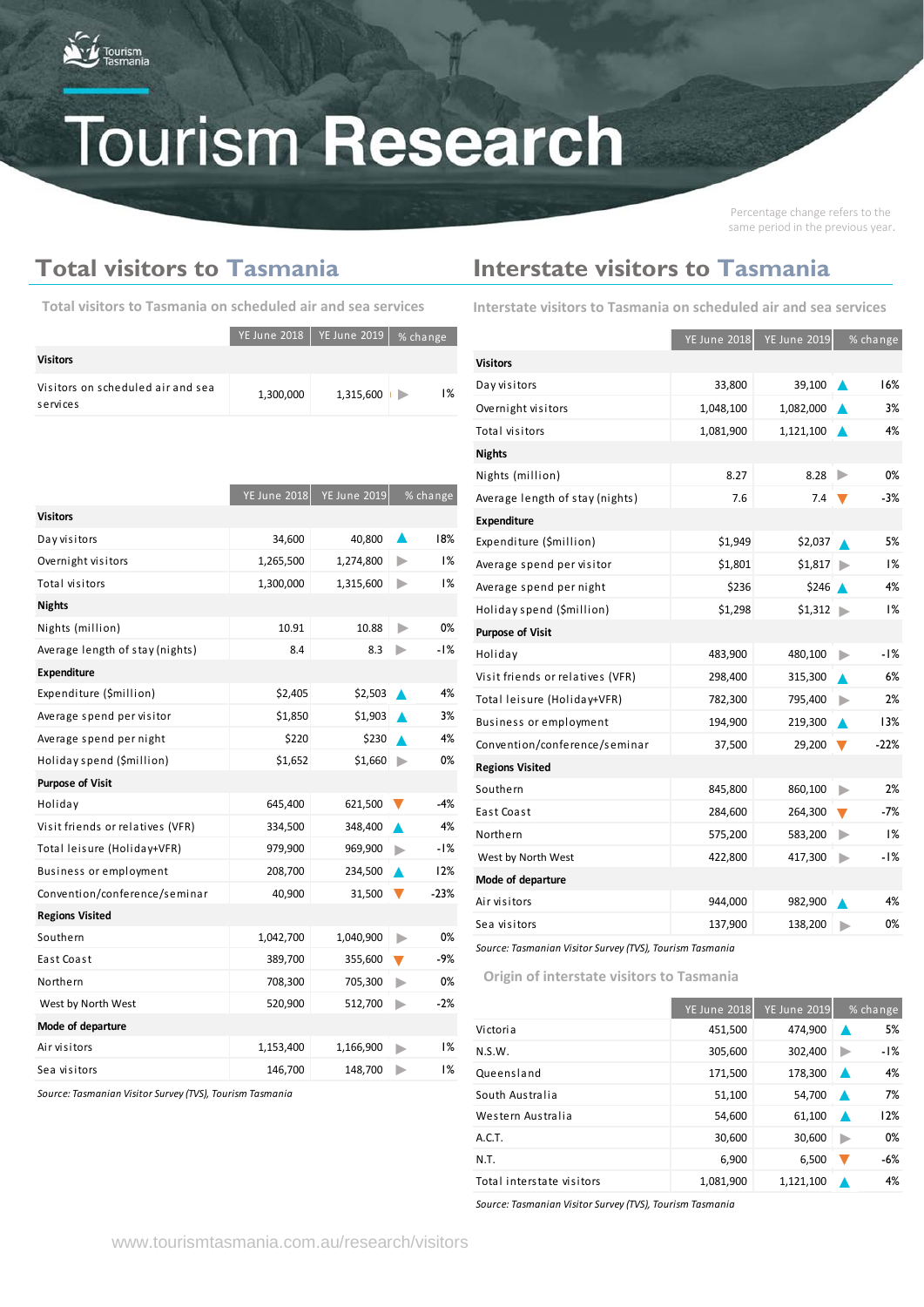

## **International visitation**

Percentage change refers to the same period in the previous year.

|                                | to Tasmania         |                    |                      |            | to Australia        |                     |   |            |  |
|--------------------------------|---------------------|--------------------|----------------------|------------|---------------------|---------------------|---|------------|--|
|                                |                     |                    |                      |            |                     |                     |   |            |  |
|                                | <b>YE June 2018</b> | YE June 2019       |                      | $%$ Change | <b>YE June 2018</b> | <b>YE June 2019</b> |   | $%$ Change |  |
| <b>Visitors</b>                |                     |                    |                      |            |                     |                     |   |            |  |
| International visitors         | 305,300             | 300,300            | ▶                    | $-2%$      | 8,366,500           | 8,601,300           |   | 3%         |  |
| Nights                         |                     |                    |                      |            |                     |                     |   |            |  |
| Nights ('000s)                 | 5,248               | 4,513              | $\blacktriangledown$ | $-14%$     | 269,272             | 273,023             | ь | 1%         |  |
| Ave Length of stay (nights)    | 17.2                | 15.0               | v                    | $-13%$     | 32.2                | 31.7                | ▶ | $-1%$      |  |
| Expenditure                    |                     |                    |                      |            |                     |                     |   |            |  |
| Expenditure (\$million)        | \$554               | \$528 <sub>1</sub> |                      | $-5%$      | \$29,194            | \$30,780            |   | 5%         |  |
| Average spend per visitor      | \$1,815             | \$1,760            |                      | $-3%$      | \$3,489             | \$3,579             |   | 3%         |  |
| Average spend per night        | \$106               | $$117 \Delta$      |                      | 11%        | \$108               | \$113               |   | 4%         |  |
| Holiday spend (\$million)      | \$290               | $$317$ $\triangle$ |                      | 9%         | \$9,896             | \$10,494            |   | 6%         |  |
| Purpose                        |                     |                    |                      |            |                     |                     |   |            |  |
| Holiday                        | 241,800             | 243,900            | ▶                    | 1%         | 3,828,900           | 3,967,200           |   | 4%         |  |
| Visit friends & relatives (VFR | 48,500              | 39,900             | v                    | $-18%$     | 2,520,900           | 2,561,600           |   | 2%         |  |
| <b>Business</b>                | 14,300              | 14,100             | ь                    | $-1%$      | 984,500             | 996,600             |   | 1%         |  |
| Education                      | 10,300              | 9,500              |                      | $-8%$      | 555,900             | 586,300             |   | 5%         |  |
| Employment                     | 3,700               | 4,500              |                      | 22%        | 210,600             | 208,700             |   | $-1%$      |  |
| Other Reason                   | 3,000               | 2,700              | $\blacktriangledown$ | $-10%$     | 265,600             | 281,100             |   | 6%         |  |
| Total                          | 305,300             | 300,300            |                      | $-2%$      | 8,366,500           | 8,601,300           |   | 3%         |  |

*Source: International Visitor Survey (IVS), Tourism Research Australia*

*Notes: Modelled expenditure includes package expenditure. The sum of the reasons for visiting Tasmania may be greater than the total as a visitor can give more than one reason for their visit. The total expenditure in Australia does not include small amounts that cannot be allocated to a particular state/territory.*

**International visitors to States / Territories**

|                             |                     |                         |                  |                       |                     |                     |   | % Point      |
|-----------------------------|---------------------|-------------------------|------------------|-----------------------|---------------------|---------------------|---|--------------|
|                             | <b>YE June 2018</b> | <b>YE June 2019</b>     |                  | <sup>1</sup> % Change | <b>YE June 2018</b> | <b>YE June 2019</b> |   | l difference |
| State/territory visited     | <b>Visitors</b>     |                         |                  |                       | <b>Market Share</b> |                     |   |              |
| New South Wales             | 4,341,000           | 4,376,100               | $\blacktriangle$ | 1%                    | 51.9%               | 50.9%               |   | $-1.0%$      |
| Victoria                    | 2,973,700           | 3,101,300               |                  | 4%                    | 35.5%               | $36.1\%$            |   | 0.5%         |
| Queensland                  | 2,755,200           | 2,756,600               | ▶                | 0%                    | 32.9%               | 32.0%               |   | $-0.9%$      |
| South Australia             | 463,000             | 467,400                 | ∍                | 1%                    | 5.5%                | 5.4%                | Þ | $-0.1%$      |
| Western Australia           | 942,900             | 973,100 $\triangle$     |                  | 3%                    | 11.3%               | 11.3%               |   | 0.0%         |
| Tasmania                    | 305,300             | 300,300                 |                  | $-2%$                 | 3.6%                | 3.5%                | ∍ | $-0.2%$      |
| Northern Territory          | 283,200             | 294,200                 |                  | 4%                    | 3.4%                | $3.4\%$             |   | 0.0%         |
| <b>ACT</b>                  | 248,600             | 266,300                 |                  | 7%                    | 3.0%                | $3.1\%$             |   | 0.1%         |
| Total visitors to Australia | 8,366,500           | $8,601,300$ $\triangle$ |                  | 3%                    | 100.0%              | 100.0%              |   | 0.0%         |

*Source: International Visitor Survey, Tourism Research Australia*

*% point difference - the difference between two percentages (i.e. the difference between 3% and 3.5% is 0.5 percentage points)*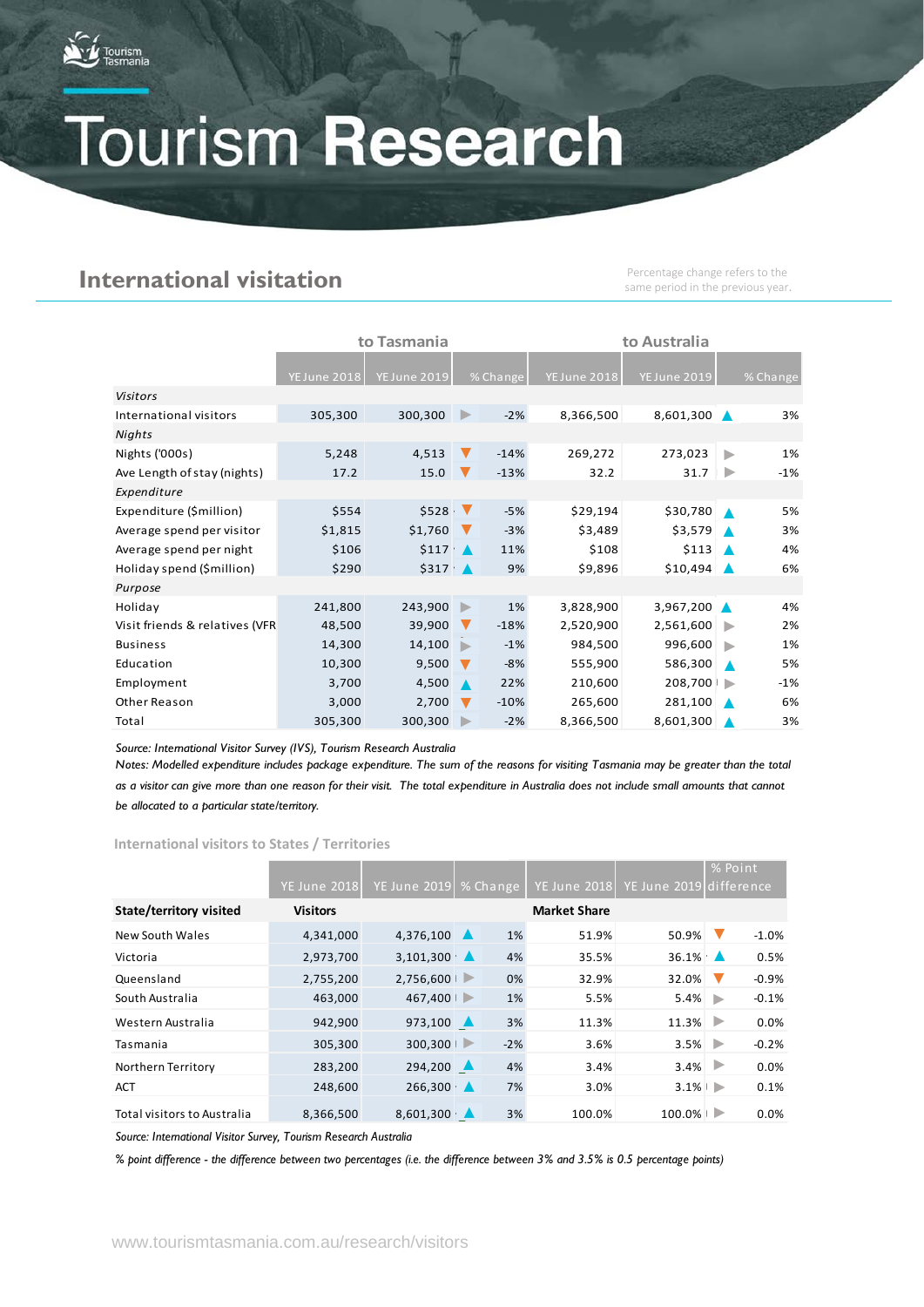

## **International visitors to Tasmania**

same period in the previous year.

**Origin of international visitors**

|                                 | <b>YE June</b> | YE June                         |   |        |                              |                                                          |   |         |  |  | % Point |  |
|---------------------------------|----------------|---------------------------------|---|--------|------------------------------|----------------------------------------------------------|---|---------|--|--|---------|--|
|                                 | 2018           |                                 |   |        |                              | 2019   % Change   YE June 2018   YE June 2019 difference |   |         |  |  |         |  |
| Country of origin               |                | <b>Visitors to Tasmania</b>     |   |        | <b>National Market Share</b> |                                                          |   |         |  |  |         |  |
| New Zealand                     | 22,200         | $21,900$ $\blacktriangleright$  |   | $-1%$  | 1.8%                         | $1.7\%$                                                  |   | $-0.1%$ |  |  |         |  |
| Japan                           | 6,900          | 8,300                           | ▲ | 20%    | 1.7%                         | 1.9%                                                     | ▶ | 0.2%    |  |  |         |  |
| Hong Kong                       | 26,100         | $28,000$ $\triangle$            |   | 7%     | 9.6%                         | 10.0%                                                    |   | 0.4%    |  |  |         |  |
| Singapore                       | 18,000         | 17,200                          | v | $-4%$  | 4.8%                         | 4.2%                                                     | ▼ | $-0.5%$ |  |  |         |  |
| Malaysia                        | 13,000         | 15,700 ▲                        |   | 21%    | 3.7%                         | 4.5%                                                     | ▴ | 0.8%    |  |  |         |  |
| Indonesia                       | 2,900          | 3,100 $\triangle$               |   | 6%     | 1.6%                         | 1.6%                                                     | ▶ | 0.0%    |  |  |         |  |
| Taiwan                          | 5,000          | 7,100                           | ▲ | 43%    | 2.7%                         | 3.9%                                                     | ▴ | 1.2%    |  |  |         |  |
| Thailand                        | 3,300          | 3,700 $\triangle$               |   | 11%    | 3.6%                         | 4.0%                                                     |   | 0.5%    |  |  |         |  |
| Korea                           | 2,000          | $5,900 \triangle$               |   | 190%   | 0.7%                         | 2.3%                                                     | ▲ | 1.6%    |  |  |         |  |
| China                           | 51,600         | 44,400                          | v | $-14%$ | 3.9%                         | 3.4%                                                     | v | $-0.6%$ |  |  |         |  |
| India                           | 9,800          | 1,700                           | ▼ | $-82%$ | 3.1%                         | 0.5%                                                     | ▼ | $-2.6%$ |  |  |         |  |
| Other Asia                      | 8.000          | 11,200                          | ▲ | 40%    | 2.2%                         | 2.7%                                                     | ▲ | 0.5%    |  |  |         |  |
| <b>United States of America</b> | 40,800         | 45,500                          | ▲ | 12%    | 5.5%                         | 6.0%                                                     | ▲ | 0.5%    |  |  |         |  |
| Canada                          | 10,100         | 9,400                           | ▼ | $-7%$  | 6.2%                         | 5.2%                                                     | v | $-1.0%$ |  |  |         |  |
| United Kingdom                  | 26,800         | 26,600                          | ▶ | $-1%$  | 3.8%                         | 3.9%                                                     | ▶ | 0.1%    |  |  |         |  |
| Germany                         | 11,900         | 10,000                          | ▼ | $-16%$ | 5.9%                         | 5.0%                                                     | ▼ | $-0.9%$ |  |  |         |  |
| Scandinavia                     | 6,000          | 3,800                           | ▼ | $-36%$ | 5.6%                         | 3.6%                                                     | ▼ | $-2.0%$ |  |  |         |  |
| France                          | 10,300         | 7,800                           | v | $-25%$ | 8.1%                         | 5.7%                                                     | v | $-2.4%$ |  |  |         |  |
| Italy                           | 2,200          | 2,900                           | ▲ | 33%    | 3.0%                         | 3.8%                                                     | ▲ | 0.8%    |  |  |         |  |
| Netherlands                     | 4,500          | 3,100                           | V | $-31%$ | 8.2%                         | 5.3%                                                     | v | $-2.9%$ |  |  |         |  |
| Switzerland                     | 2,900          | 2,400                           | ▼ | $-17%$ | 5.5%                         | 4.5%                                                     | ▼ | $-1.0%$ |  |  |         |  |
| Other Europe                    | 10,900         | 8,300                           | ▼ | $-24%$ | 4.5%                         | 3.2%                                                     | v | $-1.4%$ |  |  |         |  |
| <b>Other Countries</b>          | 10,100         | 12,300                          |   | 22%    | 1.9%                         | 2.3%                                                     |   | 0.4%    |  |  |         |  |
| Total                           | 305,300        | $300,300$ $\blacktriangleright$ |   | $-2%$  | 3.6%                         | 3.5%                                                     | ▶ | $-0.2%$ |  |  |         |  |

Source: International Visitor Survey, Tourism Research Australia

np - not published as the sample size is too small to be reliable.

% point difference - the difference between two percentages (i.e. the difference between 3% and 3.5% is 0.5 percentage points)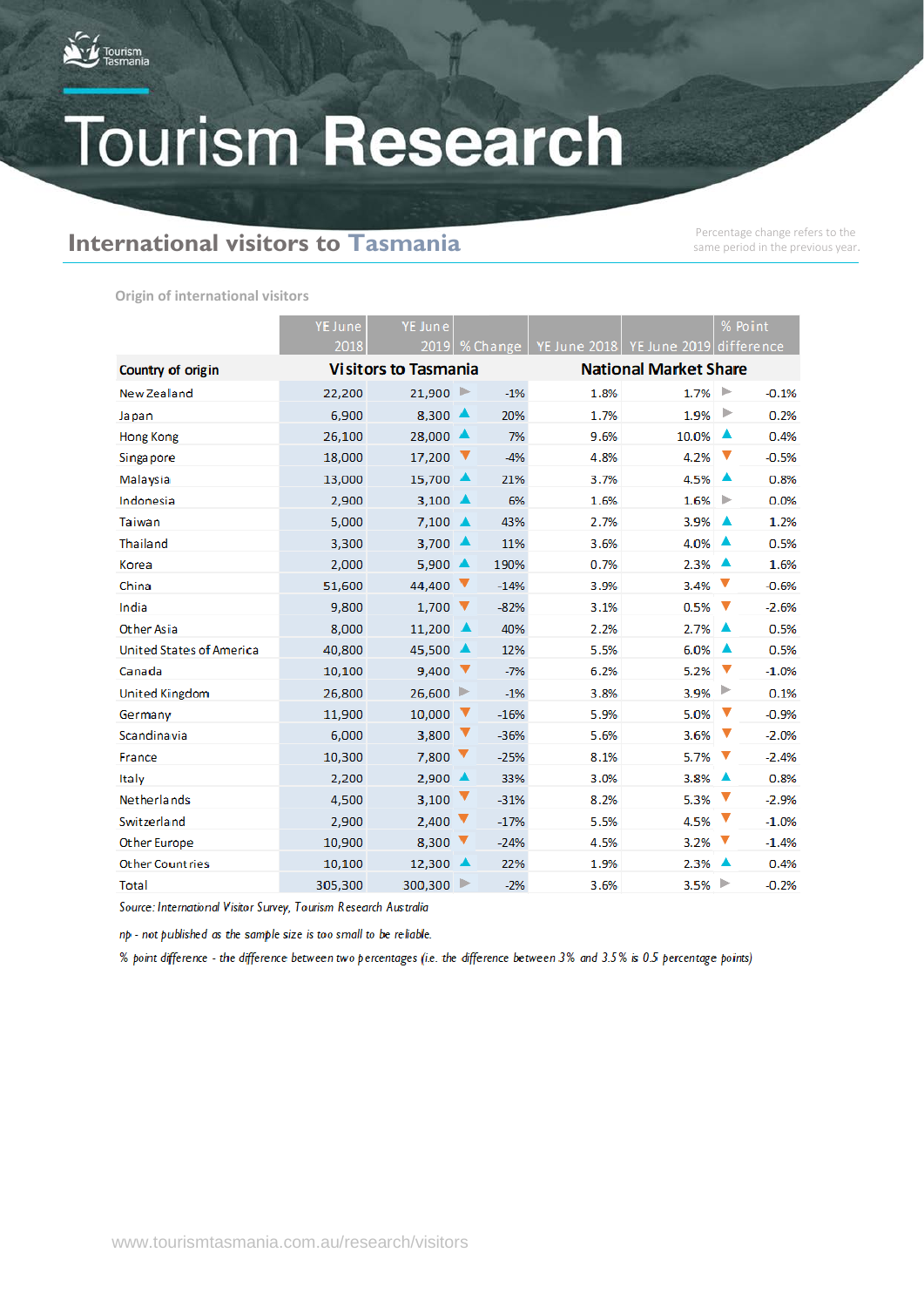

## **Intrastate visitation**

Percentage change refers to the same period in the previous year.

**Intrastate Overnight Travel** 

|                                     |             | Tasmania    | Australia        |          |                    |                       |    |          |
|-------------------------------------|-------------|-------------|------------------|----------|--------------------|-----------------------|----|----------|
|                                     | YE Jun 2018 | YE Jun 2019 |                  | % Change | <b>YE Jun 2018</b> | <b>YE Jun 2019</b>    |    | % Change |
| <b>Visitors</b>                     |             |             |                  |          |                    |                       |    |          |
| Overnight visitors ('000s)          | 1,525       | 1,715       | $\blacktriangle$ | 12%      | 68,002             | 76,990                |    | 13%      |
| <b>Nights</b>                       |             |             |                  |          |                    |                       |    |          |
| Nights ('000s)                      | 3,676       | 4,457       | $\blacktriangle$ | 21%      | 205,929            | $229,715$ $\triangle$ |    | 12%      |
| Average length of stay (nights)     | 2.4         | 2.6         | <b>A</b>         | 8%       | 3.0                | 3.0                   |    | -1%      |
| <b>Expenditure</b>                  |             |             |                  |          |                    |                       |    |          |
| Expenditure (\$million)             | \$439       | \$618       | $\blacktriangle$ | 41%      | \$27,921           | \$32,426              |    | 16%      |
| Spend per visitor                   | \$288       | \$360       | $\blacktriangle$ | 25%      | \$411              | \$421                 |    | 3%       |
| Spend per night                     | \$120       | \$139       | $\blacktriangle$ | 16%      | \$136              | \$141                 |    | 4%       |
| Purpose('000s)                      |             |             |                  |          |                    |                       |    |          |
| Holiday                             | 757         | 860         | $\blacktriangle$ | 14%      | 28,856             | 32,441                | ŀА | 12%      |
| Visit friends &/or relatives (VFR)  | 420         | 428         | $\mathbf{D}$     | 2%       | 23,533             | 27,159                |    | 15%      |
| <b>Business</b>                     | 261         | 344         |                  | 32%      | 11,980             | 13,707                |    | 14%      |
| Other reason                        | 81          | 87          |                  | 7%       | 4,172              | 4,394                 |    | 5%       |
| Total overnight intrastate visitors | 1,525       | 1,715       |                  | 12%      | 68,002             | 76,990                |    | 13%      |

*Source: National Visitor Survey (NVS), Tourism Research Australia*

## **Table 9. Intrastate DAY Travel Intrastate Day Travel**

|                                                    |             | Tasmania            | Australia        |          |                    |                         |  |          |
|----------------------------------------------------|-------------|---------------------|------------------|----------|--------------------|-------------------------|--|----------|
|                                                    | YE Jun 2018 | <b>YE Jun 2019</b>  |                  | % Change | <b>YE Jun 2018</b> | <b>YE Jun 2019</b>      |  | % Change |
| <b>Visitor</b>                                     |             |                     |                  |          |                    |                         |  |          |
| Day visitors ('000s)                               | 5,960       | 6,731               |                  | 13%      | 191,085            | 216,313                 |  | 13%      |
| Total intrastate Day+Overnight<br>visitors ('000s) | 7,485       | 8,446               |                  | 13%      | 259,087            | 293,303                 |  | 13%      |
| <b>Expenditure</b>                                 |             |                     |                  |          |                    |                         |  |          |
| Expenditure (\$million)                            | \$615       | \$714               | ▲                | 16%      | \$21,573           | \$24,321                |  | 13%      |
| Spend per visitor                                  | \$103       | \$106               | $\blacktriangle$ | 3%       | \$113              | $$112$ $\triangleright$ |  | 0%       |
| Purpose('000s)                                     |             |                     |                  |          |                    |                         |  |          |
| Holiday                                            | 3,259       | $3,519$ $\triangle$ |                  | 8%       | 95,936             | 101,492                 |  | 6%       |
| Visit friends &/or relatives (VFR)                 | 1,438       | 1,525               | ▲                | 6%       | 54,267             | 61,048                  |  | 12%      |
| <b>Business</b>                                    | 401         | 720                 |                  | 80%      | 17,629             | 26,551                  |  | 51%      |
| Other reason                                       | 863         | 967                 | $\blacktriangle$ | 12%      | 23,254             | 27,222                  |  | 17%      |
| Total day intrastate visitors                      | 5,960       | 6,731               |                  | 13%      | 191,085            | 216,313                 |  | 13%      |

*Source: National Visitor Survey (NVS), Tourism Research Australia*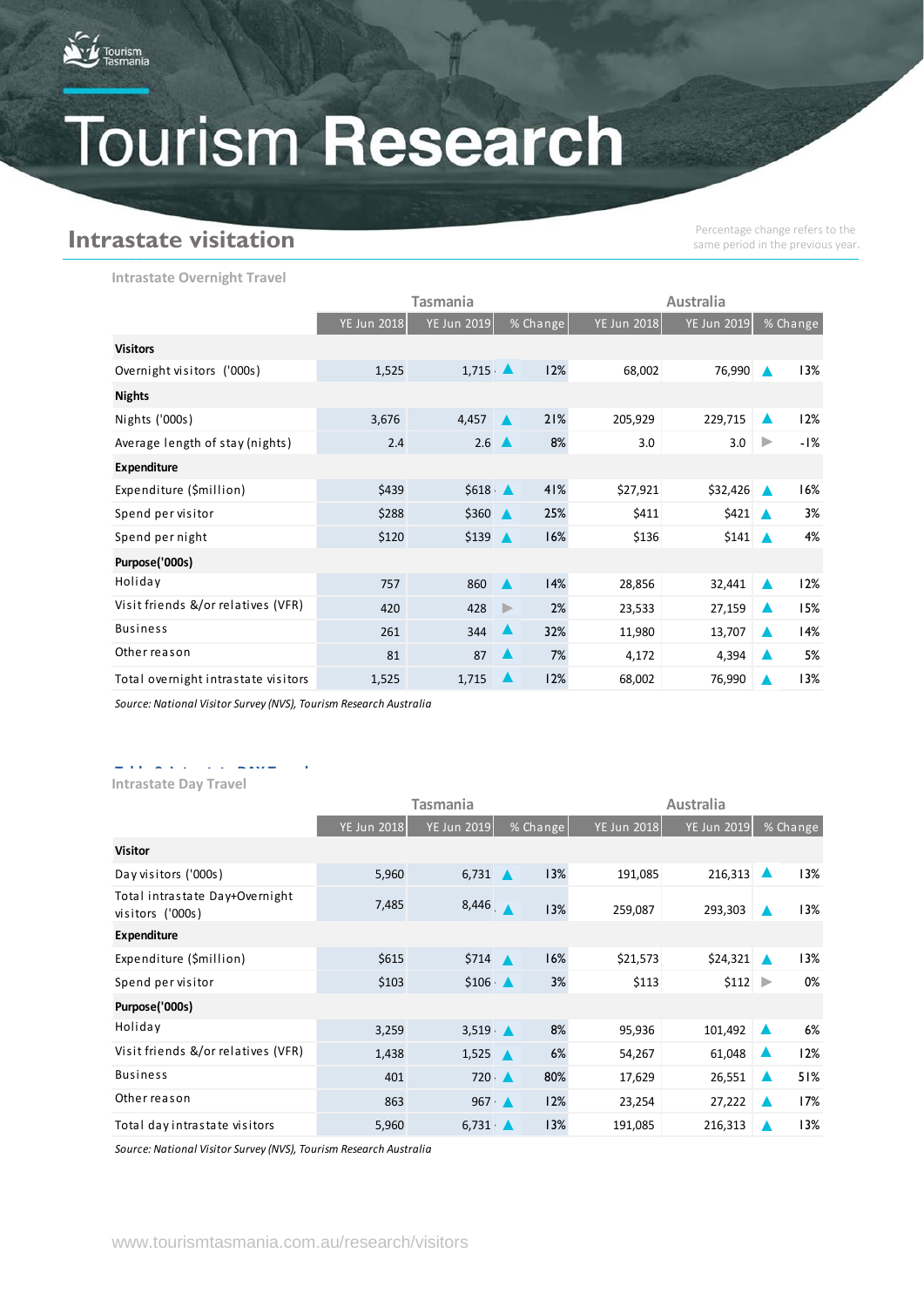

Percentage change refers to the same period in the previous year.

## **Quarterly visitation to Tasmania**

Tasmanian Visitor Survey results **April - June 2019**

The TVS reports the following key findings for all visitors during the April - June 2019 quarter.

### **Key statistics – Quarter 2 2019**

| Q2 Total visitors      | 283,000       | $-3%$ |
|------------------------|---------------|-------|
| Q2 Total nights        | 2.74 million  | 10%   |
| Q2 Visitor expenditure | \$518 million | 2%    |
| Q2 Holiday visitors    | 121,300       | $-7%$ |
| Q <sub>2</sub> VFR     | 77,100        | 8%    |
| Q2 Business            | 61,900        | 4%    |
| Q2 Conference          | 5,100         | -57%  |

For the June quarter 2019, total visitors showed a slight decrease, down 3 per cent at 283,000 compared to 291,500 at the same time last year.

Visitor expenditure remained steady at \$518 million. Holiday expenditure for the quarter remained steady at \$325 million.

Total nights experienced growth of 10 per cent, with the average length of stay up 14 per cent to 9.7 nights.





IIII - SEP 18 OCT - DEC 18 IAN - MAR 19 APR - IIIN 19

## **Total Expenditure by Quarter Total Holiday visitors by Quarter**



## **Total Visitors by Quarter Total Nights by Quarter**

500000

450000 400000

350000

300000

250000

200000

150000

100000

50000  $\Omega$ 

 $\triangle PR = HIN 1R$